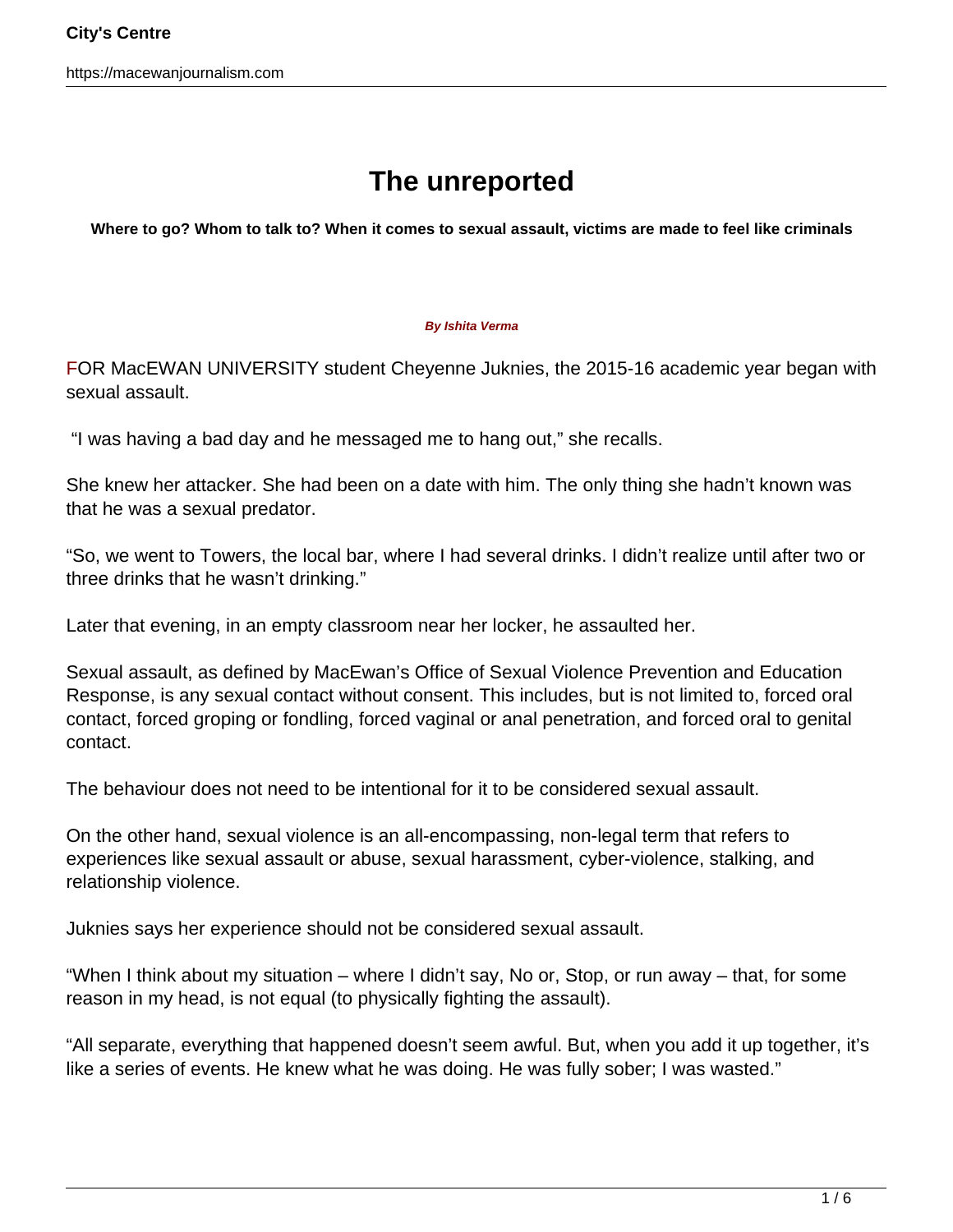The astonishing thing about Juknies's story is not that she was assaulted, but that she was assaulted in a place of learning, supposedly a safe space.

In 2015, [CBC news](https://www.cbc.ca/news/canada/sex-assault-reporting-on-canadian-campuses-worryingly-low-say-experts-1.2948321) conducted a survey of reported sexual assault cases on campuses in Canada. The numbers seemed too low. In fact, in the case of the University of Ottawa, the survey showed that "over the course of five years, only 10 students reported an assault."

The Sexual Assault Centre Edmonton reports that only eight to 10 per cent of sexual assault cases are reported in Canada per year. In 2015, Statistics Canada noted that 76,000 cases were reported – and many more were not.

"We receive 3,000 to 4,000 calls every day," SACE executive director Mary Jane James says.

SACE is there to listen to victims, to believe them and to offer support; for university students, there are other options as well.

Officials work around the clock to keep the MacEwan campus as safe and secure as they can. Security responds to any and all incidents.

## 'We receive 3,000 to 4,000 calls every day'

"The role of security and what we do is three things," head of MacEwan security, Raymond Barteau says. "We are providing preventative services, such as patrols. We challenge anything that will disrupt university policies. We also have conversations with people in regards to some of the risks and dangers that are on campus and what they can do to avoid being involved in these kinds of things.

"We provide response services and try to document as much as we can to support the individual that has been subjected to any crime, for that matter. Once we do that, of course, safety is paramount, and that is why we provide safe walks and those kinds of things."

Barteau says that, although security services cannot fight the media or change public opinion, any student who reports an assault will be treated with respect, and have full control of their file.

"There must be an exchange of trust."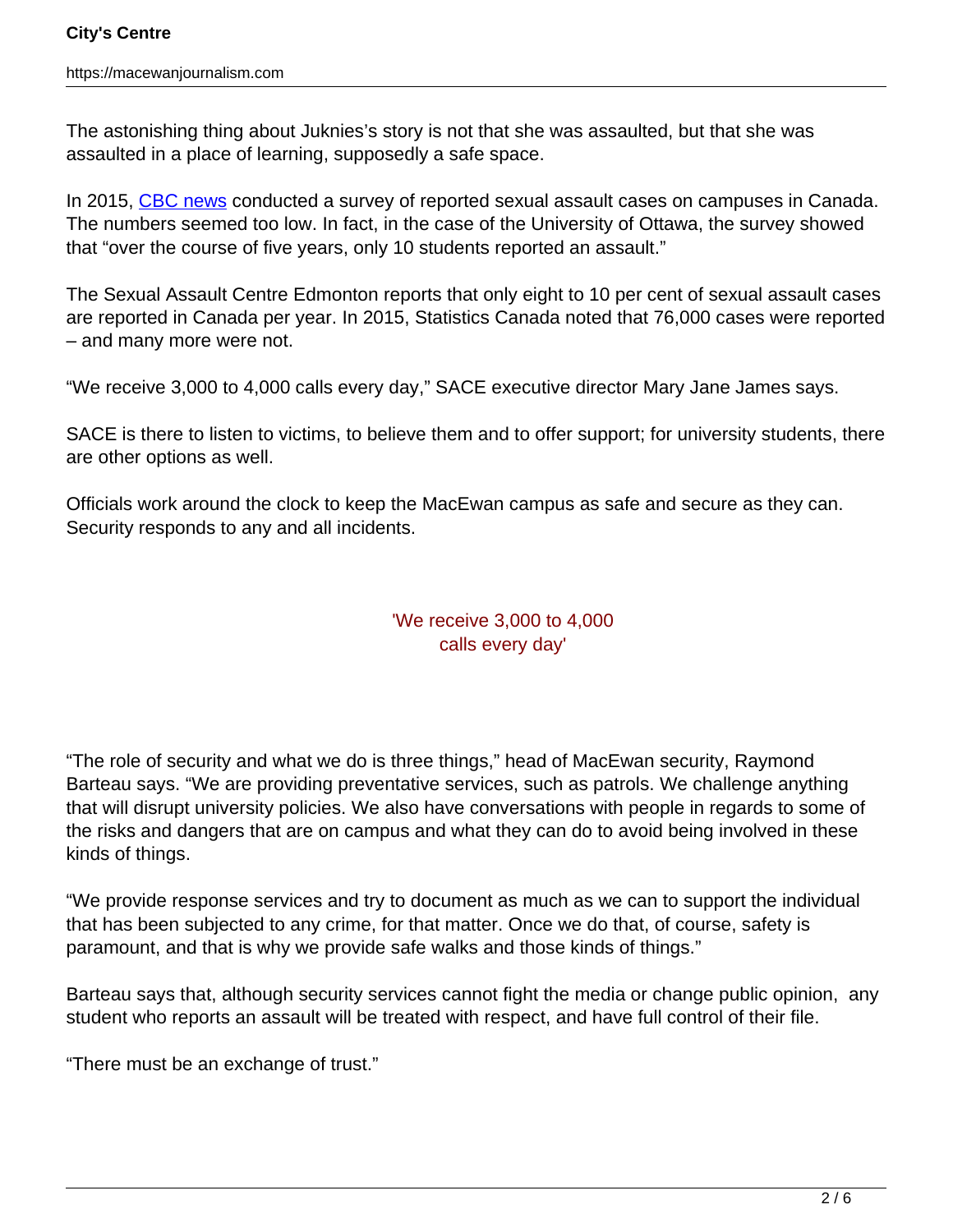In MacEwan, four security officers at a time patrol the seven-block campus. Safe Walk, a voluntary service that accompanies students off campus to their cars or the nearest bus stop or LRT station, operates 5:30-11:30 p.m.

In the past year, only one sexual assault incident was reported to campus security. In 2017, there were two.

There are between 110 and 130 thefts reported on an average, annually. There are between 10 and 12 person-crimes reported; these include sexual violence.

SACE's James and MacEwan's office of sexual violence co-ordinator Megan Simon both say that this reluctance on the part of women to report an assault is not uncommon.

As Simon points out, many movements in the past years – even seemingly powerful ones like BlackLivesMatter – have gained media attention, only to die out.

"#MeToo is happening," she says. "And there's going to be a dip and something else will replace it."

It's no secret that conversations about sexual assault have become more common since October 2017, when the misdeeds of Hollywood producer Harvey Weinstein broke over the media. More and more victims are coming forward, but often not receiving the justice they seek.

Statistics Canada researchers Cristine Rotenberg and Adam Cooter analyzed police-reported sexual assaults in Canada, before and after #MeToo.

"Though sexual assaults on school property represented a minority of cases, 5 per cent," they write. "Reports of sexual assaults on school grounds, largely at non-postsecondary institutions with younger students rather than a university or college, increased after #MeToo."

Rotenberg's and Cooter's research proved that victims became more confident about receiving the justice they deserved.

MacEwan' sexual violence prevention office is addressing this situation by "fostering traumainformed and anti-oppressive initiatives that cultivate a culture of consent, a place where everyone can feel safe and supported," to quote the official policy statement.

Simon says: "A recent 2017 campus climate survey across 27 post-secondary institutions in the United States indicates that one in five students will be sexually assaulted during their time as students."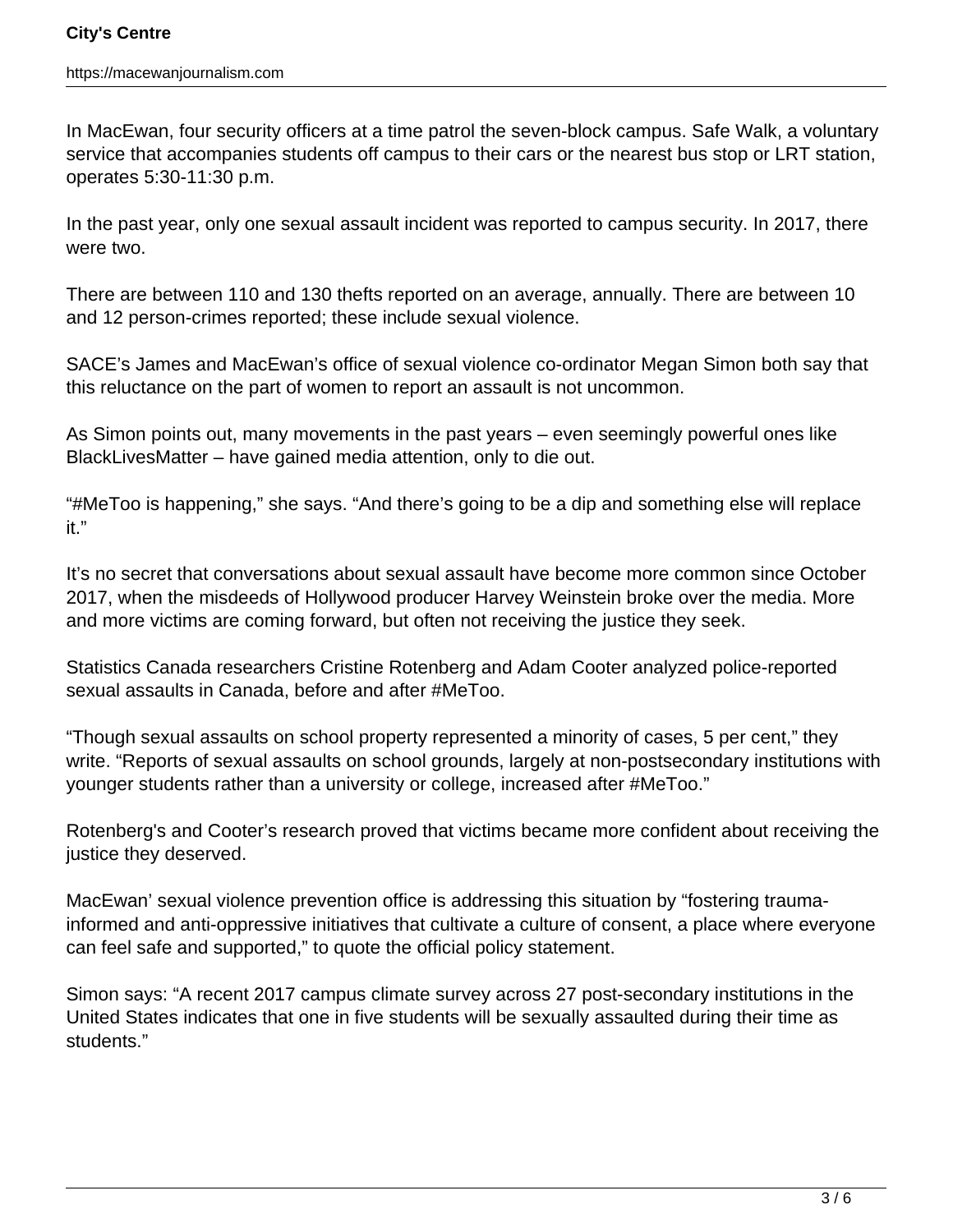Before coming to MacEwan, She worked as a response co-ordinator at the University of Alberta, and at SACE – though she is closed-mouthed about how the U of A handles sexual violence cases: "Every university has its own policies."

"Our office's prevention efforts focus on challenging rape culture and systems of oppression and fostering equity and safety, which we believe is fundamental to our efforts to end sexual violence. We are also working to create an environment where all survivors can feel heard, believed and supported."

Sexual violence response co-ordinators like Simon work as therapists, providing survivors with counselling, accommodation and medical support, and advise them on their options for reporting their assault.

"Our office provides training to departments across campus," she says, "so that staff and faculty understand the realities of sexual violence and are equipped to respond to student disclosures. And to connect individuals impacted by sexual violence to the different supports and resources available."

As well as working with security, the co-ordinators work with the athletics department, to teach athletes of both genders about sexual violence.

They hold a seminar on the topic once a year.

"On any campus, I think everybody needs to be aware of it," MacEwan sports director Lisa Pittet says. "It's a real serious issue, right?"

As for Juknies's assailant, nobody got around to telling him that no means no.

"I actually found out he's done this to two other girls," Juknies says. "One on campus and one was not on campus."

Yet, so far, no one appears to have reported his activities, and he is still on campus.

Juknies describes herself as someone who is good at ignoring things and pretending they don't exist, and she never considered seeking help or counselling from MacEwan's support systems.

> 'I actually found out he's done this to two other girls'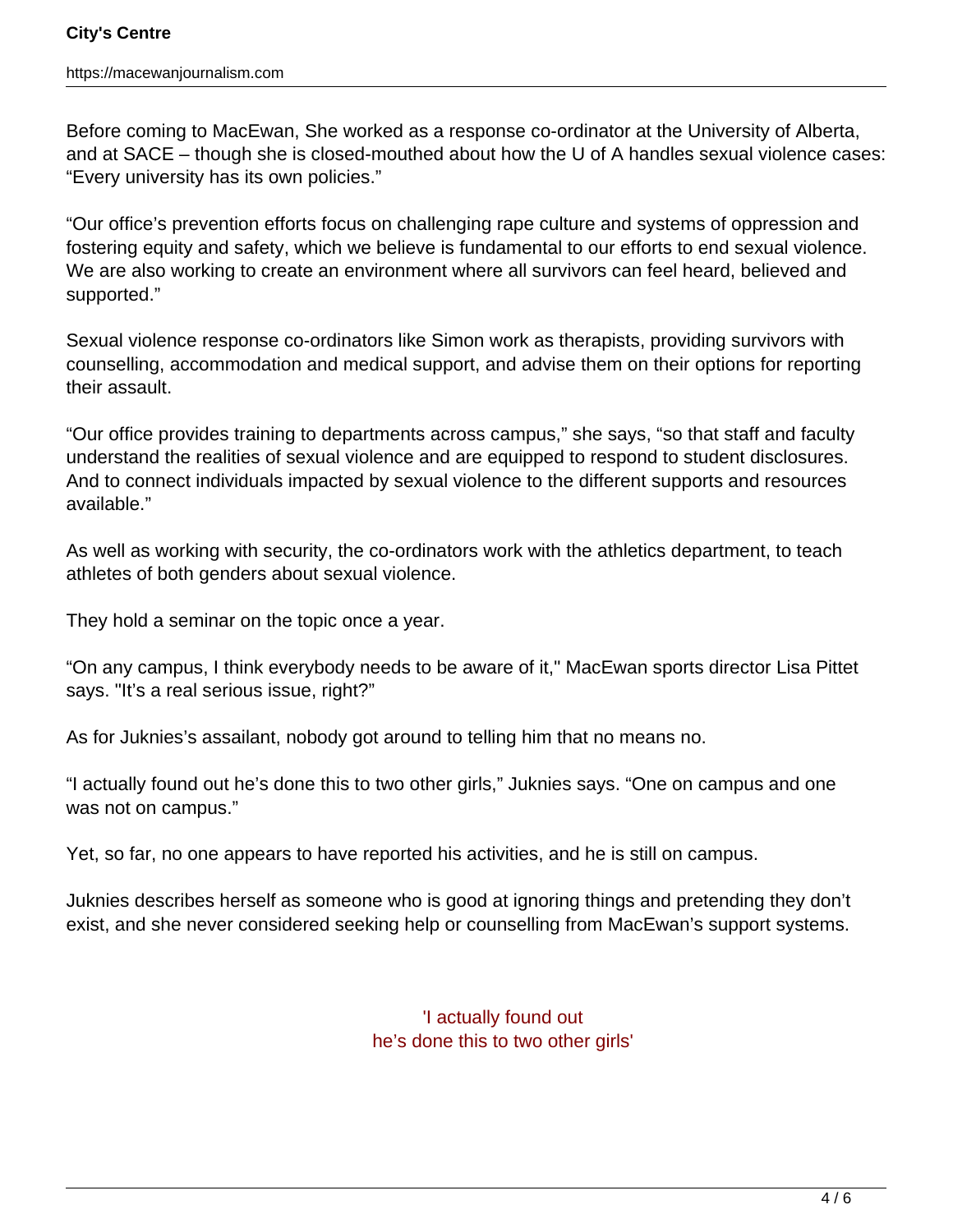"I don't really have a great reason about why I didn't report it. He begged me not to say anything to anybody.

"I don't know. I kind of wish I did report it."

But she was drunk. And he was sober. And it was at the University.

"But, then again, I don't think I would have been taken seriously. Because I didn't say no. Do you know what I mean?"

Juknies says she is not aware of the Office of Sexual Violence Prevention and Education Response.

"I don't feel like they have a place or designated person where you can go in if you've been sexually assaulted on campus," she says. "Like, where do you go? Who do you talk to? There isn't any awareness or direction about that."

The OSVPER has banners hanging up, and posters pinned to the bulletin boards in the university corridors. Links to additional resources are on the university website. However, as Juknies's case shows, many still don't know about the resources.

"I'm a good option," Simon says of her role in the system. "Because I can listen to people and hear what they are going through – and work with them to try and figure out what kind of resources they need."

MacEwan's sexual assault policy is being revised and edited, she says, and the new version will be released in 2019.

"In the revised policy, we are committing to support anyone who comes forward and discloses that they have experienced sexual violence. Regardless of whether it happened recently or before the person joined the university."

> 'She had no idea that I was past the point of consent'

One of the realities of sexual violence is that it is often committed by someone the survivor knows: a partner, a colleague, a friend, a date. And it doesn't only happen to women.